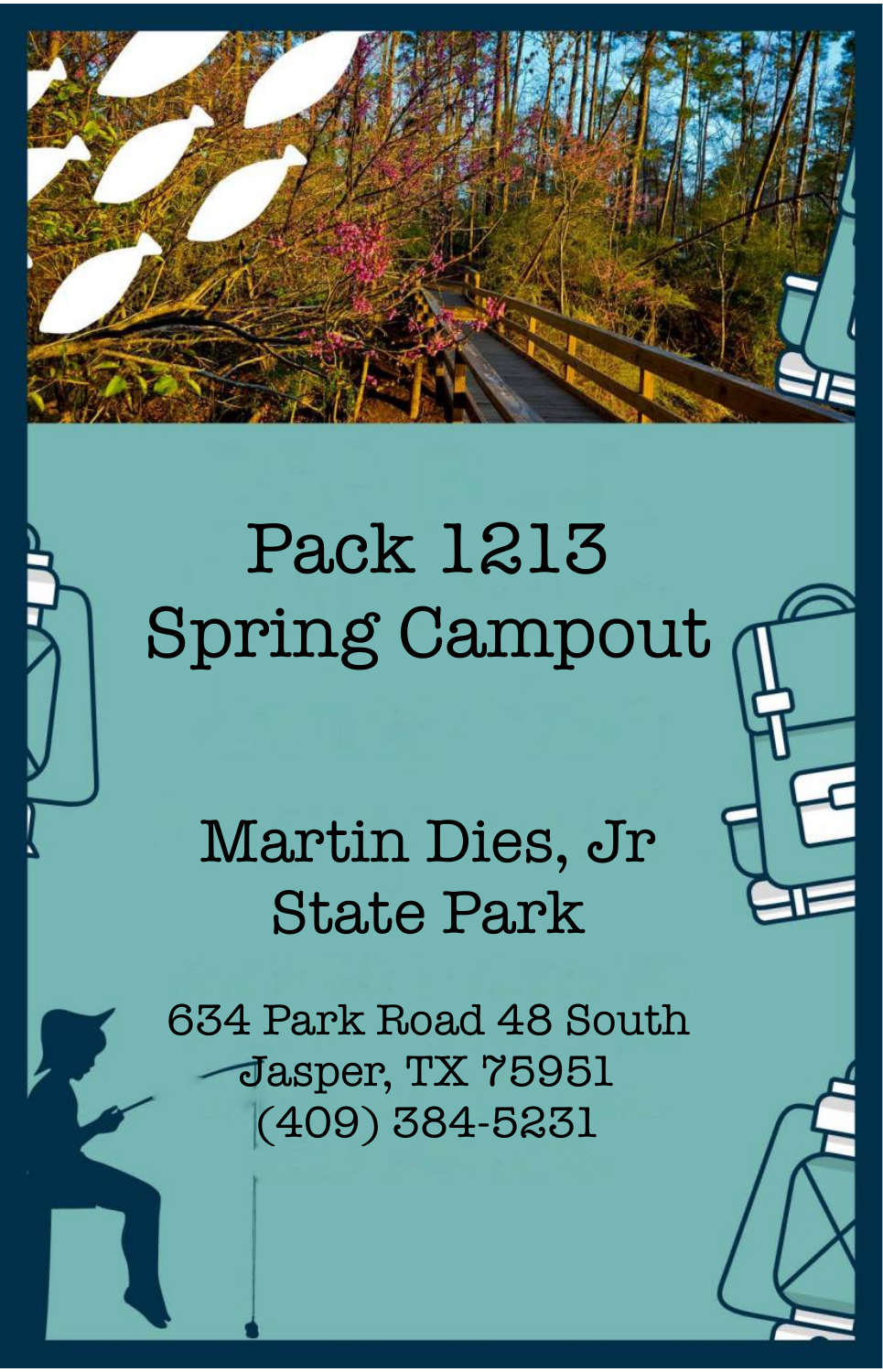

Fri 4th (Dinner on own-on the way!) 5:00pm- Arrival, Set up before dark! 8:00pm-9:00pm Den Time (suggest S'mores) 10:00pm -Lights Out

### $\star$  Sat. 6th (

7:00am -Bre akfast with Den 8:30am-Flag Ceremony

9:00 am-II:00 am Pack Hike Park Trail (All pack - Review Leave No-Trace) (ie: Into the Wild/ Woods, Wild Animals)

Bring your 6 essentials

11:00am Den Time 12:00pm Den Prep & serve Lunch 1:00pm Activity with the Park Ranger (TBD)

2:00pm-3:30pm Pack Activity (All Pack - Fishing! Bring Fishing Poles if you have one



3:30pm- 5:00pm Den Activity or Free Time \*Maybe prep fo skits

5:00pm-7:00pm Dinner/Free Time - DINNER IS PROVIDED Start Fire

7:00pm-9pm Pack Camp Fire (All pack -E ach Den to perform



a skit, and Awards). 10:00pm-Lights Out

## Sun 7th



7:00am-Bre akfast with Den 8:00am-Bre ak down camp 8:30am- Walk thru trash pick up LEAVE NO TRACE 9:00am- Retire Colors / 9:15am- go home (or explore the Lake before you leave)-?

Note: Parents please do not leave early. Scouts must articipate in the clean up process. All campsites need to b

cle an before going home.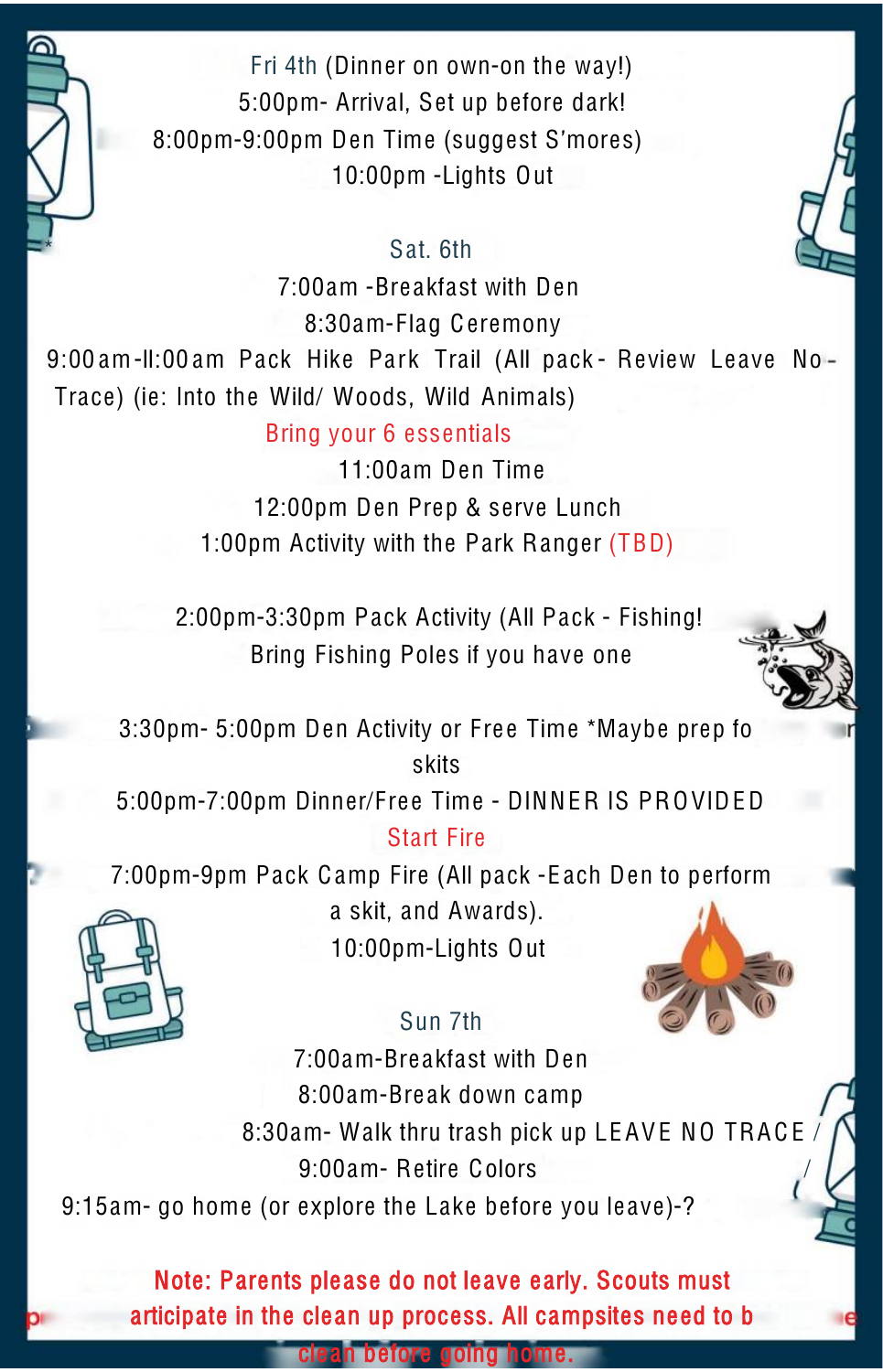## **GUY GEAR: SPECIAL EDITION** THE BOYS' LIFE GUIDE TO CAMPING CHECKLISTS

### rni n **FATHER** n eleeved chirt Long pants (fleece or wool) Sweater (fleece or wool) Long underwear (polypropylene;  $\Box$  Hiking boots or sturdy shoes Socks (wool or synthetic)

*Intrastructure* 

- Warm parka or jacket with hood
- Stocking hat (fleece or wool)
- Mittens or gloves (fleece or wool) with<br>water-resistant shells Wool scarf
	- Rain gear

Extra underwear (for longer trips)

#### **COLD-WEATHER EXPERT ESSENTIALS: :**

**Bandana** Sorel boots Wind parka with hood Side-attaching suspenders

2 THINGS YOU DIDN'T KNOW YOU

NEEDED:

Rubberized gloves Headlamp

## **KEEPING** CLEAN

Toothbrush  $\cdot$ Toothpaste **Dental floss** Soap J Comb Waterless hand cleaner **Small towel** 

.I Washcloth **Tollet paper Trowel for digging** cathole latrines

## COOKING/ EATING

Large plastic cereal bowl or kitchen storage bowl Spoon **Cup or Insulated mug** Water treatment system **Backpacking stove with fuel** Large pot and lid (2.5- or 3-quart size) Small pot and Ild (1.5- or 2-quart size) Lightweight frying pan (10 to 12)<br>Inches in diameter)

For melting snow, add one large pot and lid (6 to 10 quarts) Hot-pot tongs

## **THE SCOUT** OUTDOOR **ESSENTIALS**

They're called Essentials for a reason. Every packing list starts with these items.

- Pocket knife First-aid kit Extra clothing
- Rain gear Water bottle
- Flashlight

d

- **Trail food**
- Matches and fire starter
- Sun protection
- $\Box$  Map and compass

## **EXTRAS**

- Watch Camera
- **Notebook**
- Pen or pencil
- **Sunglasses**
- Small musical instrument
- Swimsult Gloves
- Whistle
- **Nvion cord**
- Insect repellent
- **Repair kit**
- Hiking stick or trekking poles
- **Binoculars**
- **Fishing gear**
- Animal Identification books, plant keys, geological studies, star charts etc.